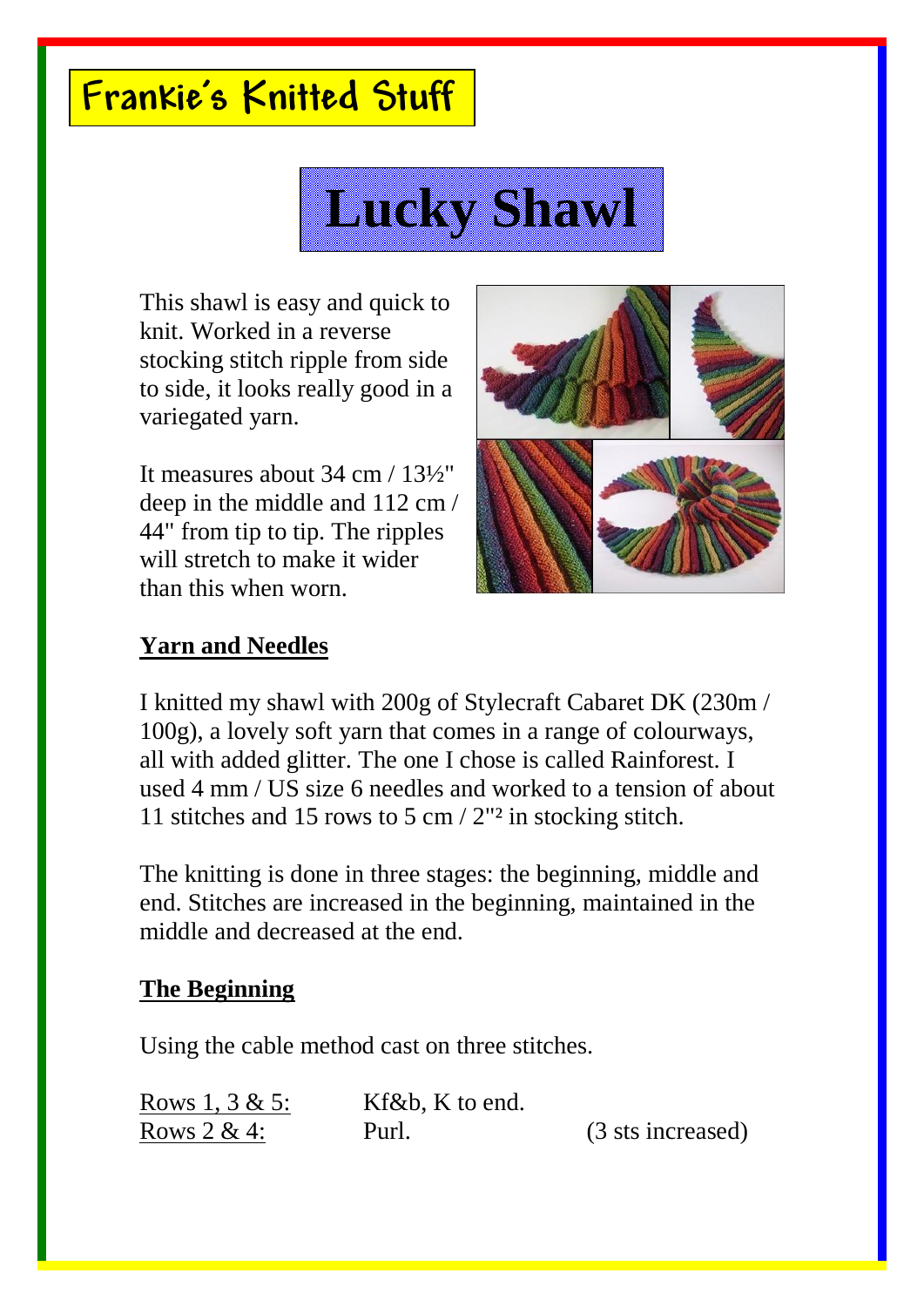Rows 6, 8 & 10: Kf&b, K to last 2 sts, K2tog. Rows 7 & 9: Purl.

Keep repeating these ten rows until you have 75 stitches on your needle, or until your shawl is deep enough. End with Row 10.



#### **The Middle**

Although stitches will still be increased and decreased during this stage, the shawl will stay the same width.

| Rows 1, 3 and 5:    | $Kf\&b$ , K to end.     |                   |  |
|---------------------|-------------------------|-------------------|--|
| Row $2 & 4$ :       | Purl.                   | (3 sts increased) |  |
| Rows 6, $8 \& 10$ : | K to last 2 sts, K2tog. |                   |  |
| Rows $7 & 9$ :      | Purl.                   | (3 sts decreased) |  |

Work these ten rows nine times. If you want to be sure of having enough yarn remember that the middle of this section will be halfway through the shawl.

#### **The End**

Now the stitches are decreased to match the beginning.

| Rows 1, $3 & 5$ : | Kf&b, K to last 2 sts, K2tog. |
|-------------------|-------------------------------|
| Rows $2 & 4$ :    | Purl.                         |